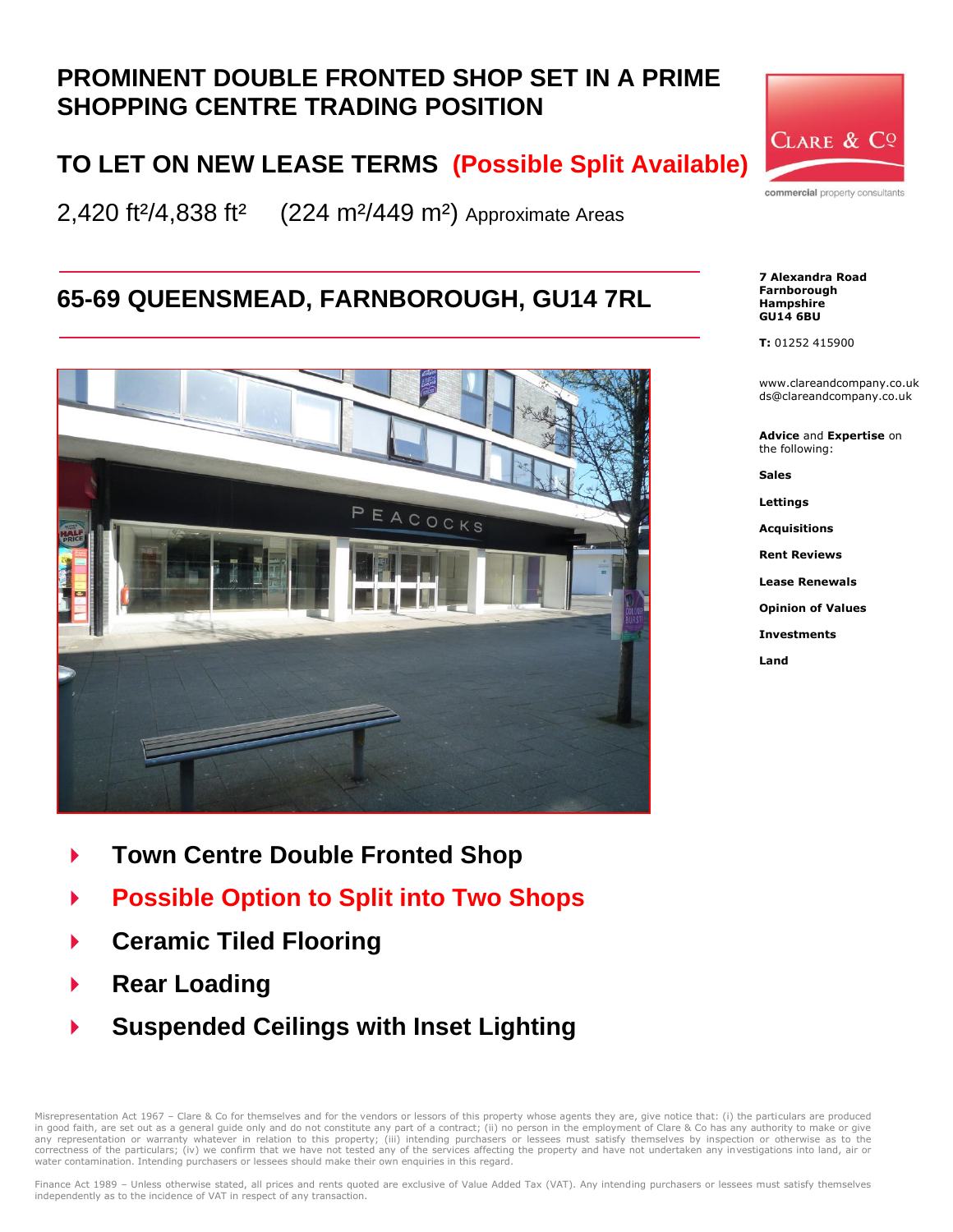

### **LOCATION**

The premises are located within the busy pedestrianised shopping centre within

Farnborough known as Queensmead, surrounding occupiers include Poundland, Ryman Stationer, Shoe Zone, Clarks Shoes, Greggs Baker, Boots Opticians, New Look, Card Factory, Starbucks etc.



#### **DESCRIPTION**

The shop is a double fronted unit ready for trading and includes suspended ceilings with inset lighting, rear loading. Possible first floor storage available.

#### **SCHEDULE OF AREAS**

| Main Retail Area   | 4,838 ft <sup>2</sup> | $449.46 \text{ m}^2$ |
|--------------------|-----------------------|----------------------|
| Internal Width     | TBC.                  |                      |
| Shop Area Depth    | TBC.                  |                      |
| <b>Built Depth</b> | TBC                   |                      |

#### **SHOP SPLIT**

Our clients will give consideration to splitting the shop into two halves with further information and areas on application.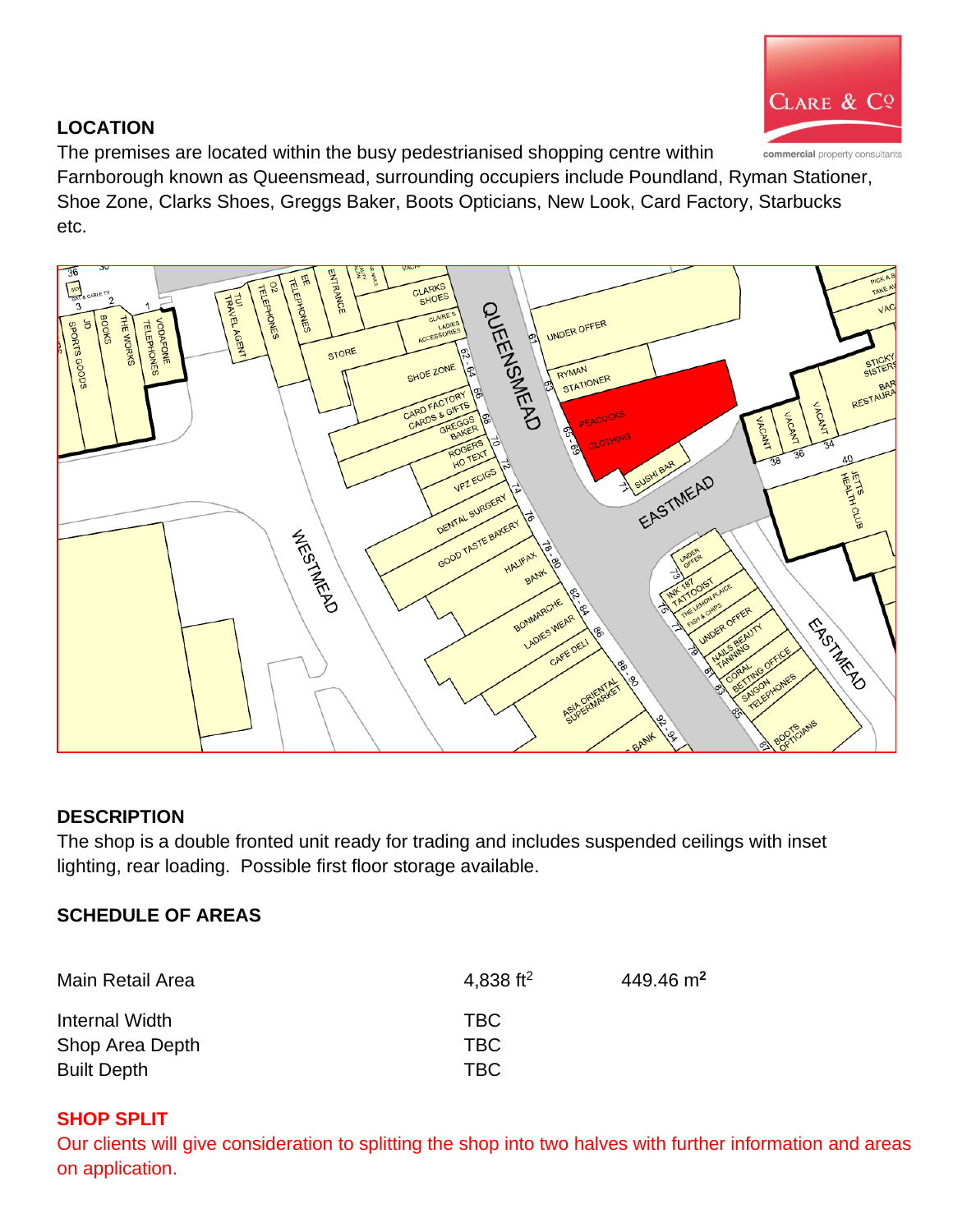#### Retail Area



#### **LEASE**

The premises are available on a new lease with length of lease term by agreement.

#### **RENT**

A rent of £80,000 pax, plus VAT. Size and rents of the possible split on application.

#### **SERVICE CHARGE**

£6,314.95 per annum for the whole..

**VACANT POSSESSION** The premises are offered with vacant possession.

#### **BUSINESS RATES**

The rateable value of the property is £83,500 which equates to approximately £42,752, although interested parties are advised to contact the Business Rates Department at Rushmoor Borough Council for confirmation 01252 398398. If the unit is split, the business rates will need to be reassessed.

#### **LEGAL COSTS**

Each party to bear their own legal costs in the matter.

#### **ENERGY PERFORMANCE CERTIFICATE**